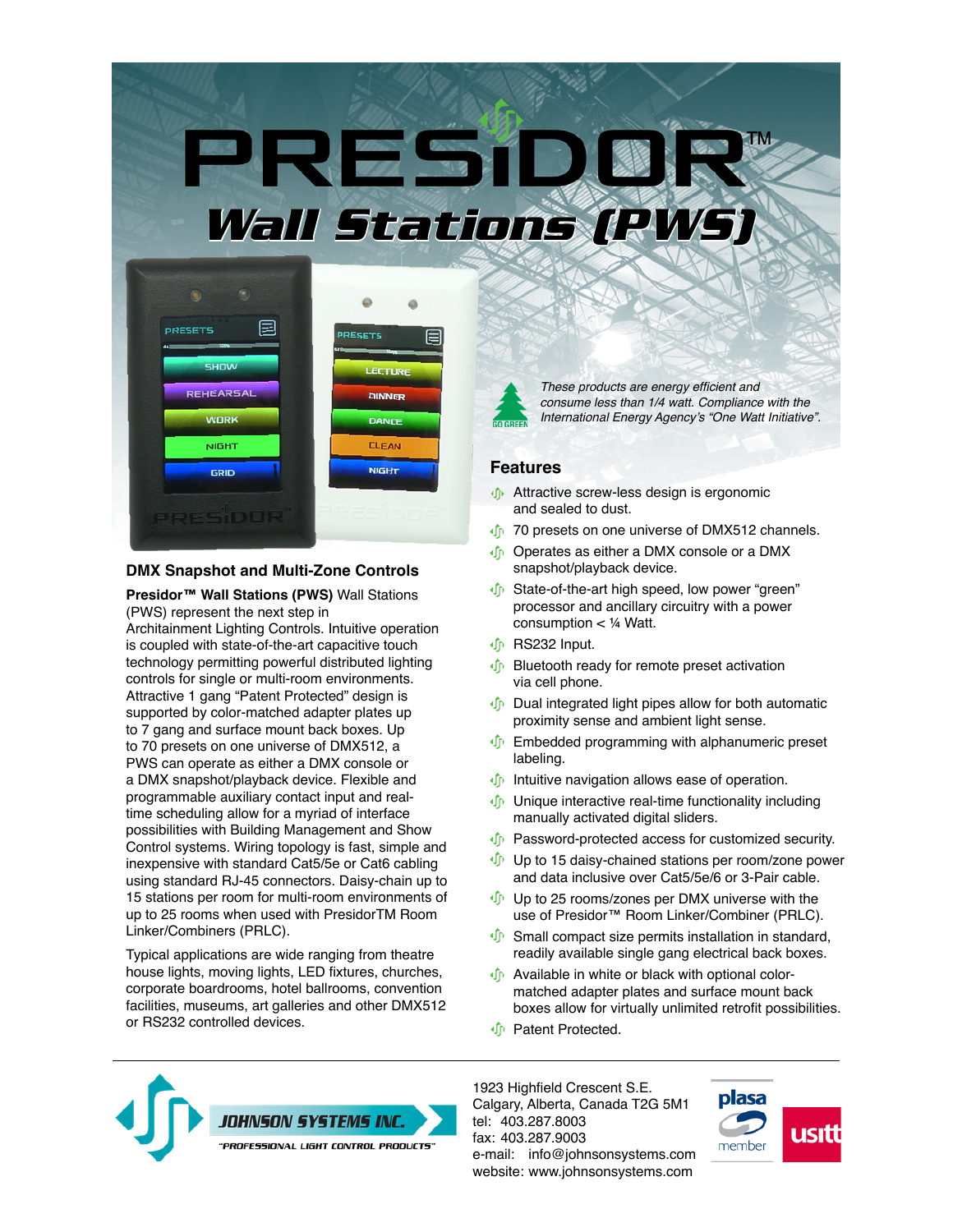# **Base Specifications**

- Voltage: Model #PWS-70P-DMX; 5 48VDC operational range. 48VDC when used with PRLC-4 Room Linker/Combiner (48VDC supplied by PRLC-4).
	- Model #PWS-20P-RETRO; 24 48VDC operational range. Must exceed 12VDC at last station.
- Power Consumption:  $< 1$  Watt per station during operation and  $< 4$  Watt during standby mode.
- Cabling: Model #PWS-70P-DMX; RS485 Cat5/5e/6 cable (RJ-45) or retrofit into existing Belden #9773 or equivalent (terminal block), 300m max. (1000').
	- Model #PWS-20P-RETRO; 3 x #22 AWG or larger wires, Typical 1000' or 300m on #18 AWG wiring.
- Operating Conditions: 0°C to 40°C (32°F to 105°F); 10-90% relative humidity, non-condensing.

**Dimensions**





## **PWS Single Room/Zone Application Riser**





1923 Highfield Crescent S.E. Calgary, Alberta, Canada T2G 5M1 tel: 403.287.8003 fax: 403.287.9003 e-mail: [info@johnsonsystems.com](mailto:info%40johnsonsystems.com?subject=) website: [www.johnsonsystems.com](http://www.johnsonsystems.com)